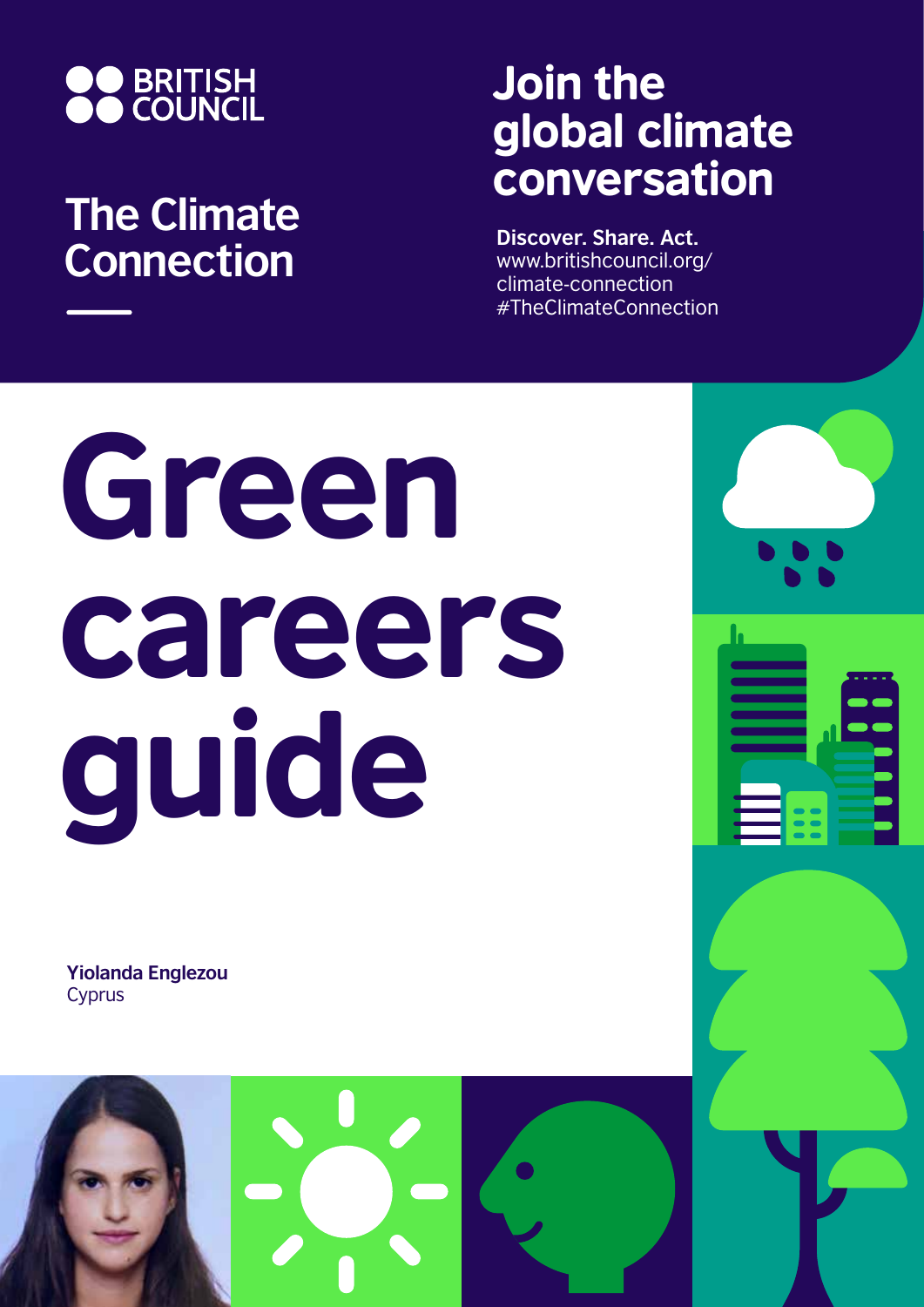## Yiolanda Englezou Cyprus

**Dr. Yiolanda Englezou is a Post-Doc Researcher at the KIOS Research and Innovation Centre of Excellence, University of Cyprus, since completing her PhD in Statistics from the University of Southampton in 2018. Her research was within the field of Statistics and specifically the design of experiments, focusing on the development of methods for designing experiments for the calibration of physical and computational models, for example models derived from an underlying scientific knowledge. Yiolanda has been able to utilize the expertise gained through her studies in the UK to undertake cutting-edge research that can help towards the development of important technologies and advances in the area of Intelligent Transportation Systems (ITS). ITS consist of new technologies which can increase the capacity of the existing infrastructure and contribute towards reducing traffic congestion, fuel consumption gas emission and traffic accidents. To work in this area, Yiolanda was awarded a prestigious Marie Skłodowska Curie (MSCA) Widening Fellowship to work at the KIOS Center of Excellence in Cyprus.**

As Yiolanda explains ITS have the potential to transform road transportation, personal mobility and undesired phenomena associated with current road transportation systems, e.g. traffic congestion, will be reduced and safety will improve. Recent studies have showed that an intelligent vehicle (IV) fleet will have a beneficial effect on noise pollution, leading to a general reduction of noise emissions. It has been proven that the use of IVs can help reduce the significant environmental impacts of the transportation system in many ways. Smart routing, self-parking, eco-driving, improved crash avoidance and platooning have the potential to reduce greenhouse emissions and achieve lower overall fuel consumption that can potentially alleviate the urban heat-island effect which contributes to climate change, now faster than at any point in the history of modern civilization. Impacts related to climate change are evident across regions and in many sectors important to society, such as human health, agriculture and food security, water supply, transportation, energy, ecosystems, and others. Such undesired impacts are expected to become increasingly disruptive throughout this century and beyond, hence it is of great importance to study IVs from a green industry perspective.

Yiolanda is able to combine her knowledge and expertise gained during her studies in the UK, with her employment at the KIOS CoE, which also collaborates with Imperial College London, to pursue a career that is highly multidisciplinary which can be notoriously hard. Patience and determination are two important qualities that should distinguish a researcher, but most importantly being flexible and unprejudiced to change research directions and gain the best practices from all fields involved.

#TheClimateConnection www.britishcouncil.org/climate-connection